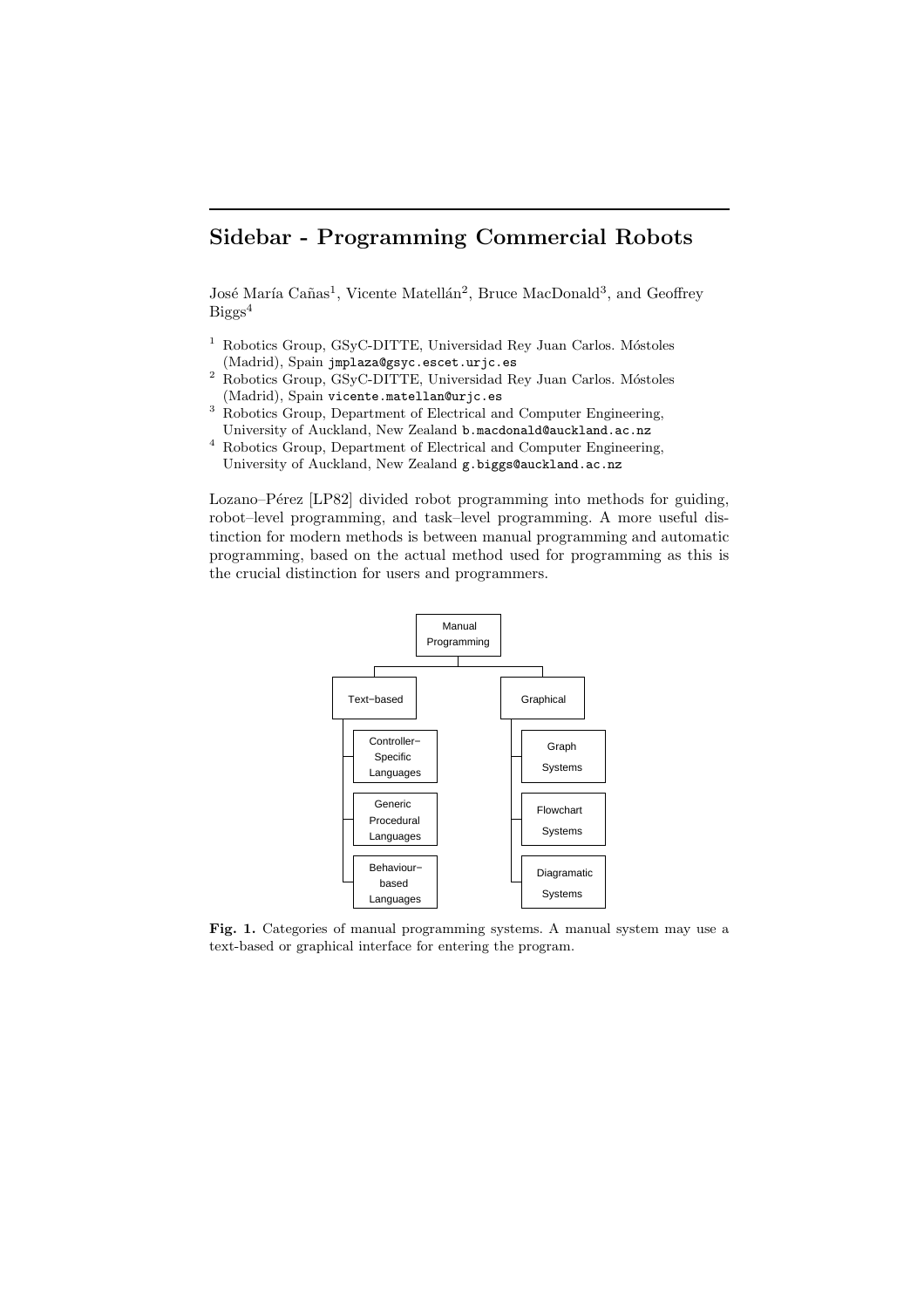#### 4 Authors Suppressed Due to Excessive Length



Fig. 2. Categories of automatic programming systems. Learning systems, programming by demonstration (PbD) and instructive systems are all methods of teaching robots to perform tasks.

Manual systems require the user/programmer to directly enter the desired behaviour of the robot, usually using a graphical or text-based programming language, as shown in Fig. 1. Text-based systems are either controller-specific languages, generic procedural languages, or behavioural languages, which typically differ by the flexibility and method of expression of the system. Graphical languages [BKS02, BI01] use a graph, flow-chart or diagram based graphical interface to programming, sacrificing some flexibility and expressiveness for ease of use.

The user/programmer has little or no direct control over the robot code in an automatic programming system, which may acquire the program by learning, programming by demonstration (PbD), or by instruction, as indicated in Fig. 2. Often automatic systems are used "online," with a running robot, although a simulation can also be used.

In this sidebar we will focus on the characteristics of commercial programming environments. Simple robots can be programmed directly using their own operating systems. More sophisticated robots include SDKs to simplify the programming of their robots. Mobile robots programming environments vs. industrial manipulators are also presented.

## 1 Industrial Manipulators

Programming systems for industrial manipulators include both manual and automatic methods of programming. Initially manual programming tools were common, in the form of text-based controller-specific languages. Controller–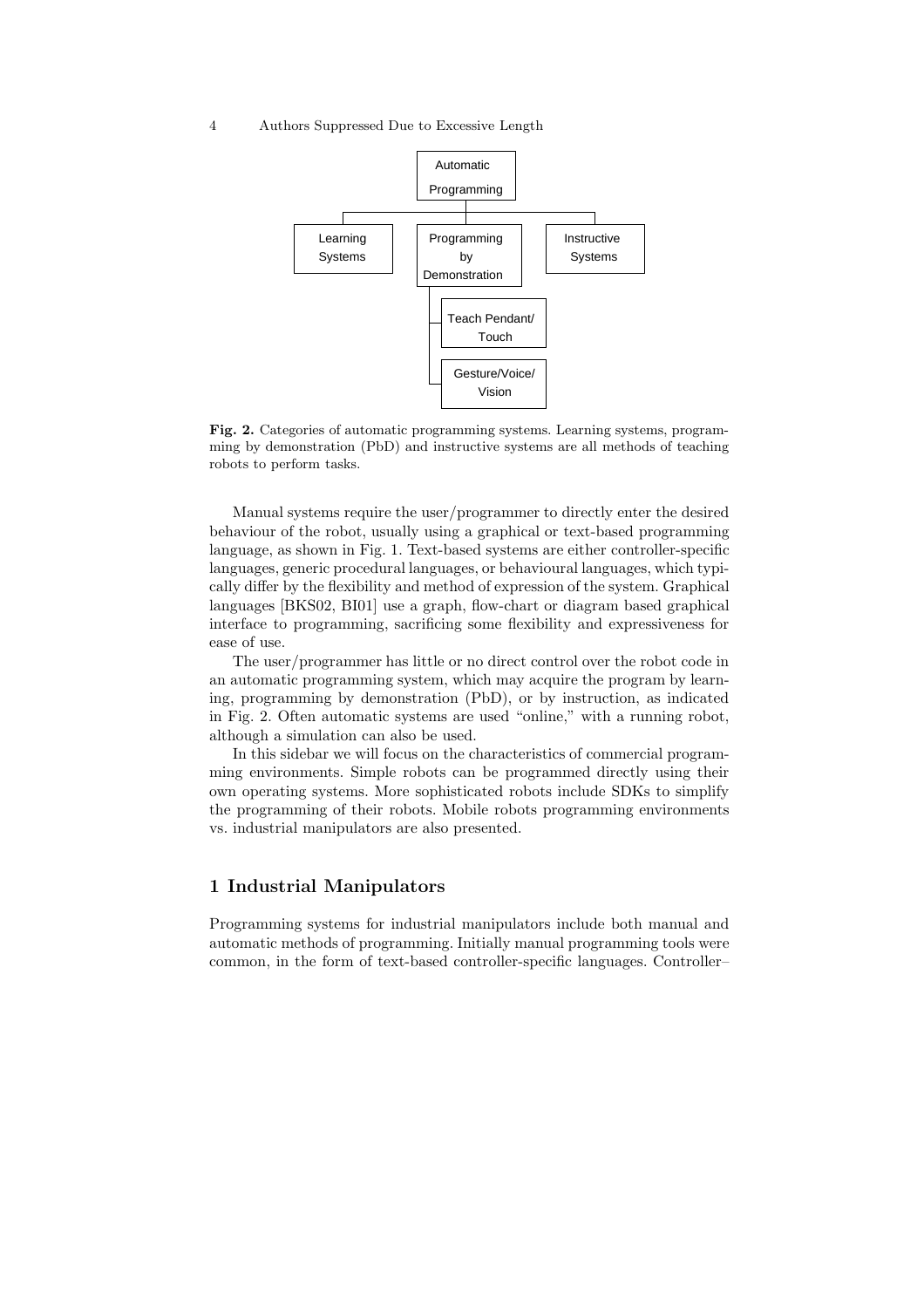

Fig. 3. The KUKA programming environment. [From [KUK05]]

specific languages are designed for a single robot system, for example the system provided by KUKA, shown in Fig. 3.

Coupled with touch screens, graphical languages can enable rapid configuration of industrial robots.

PbD was developed for industrial robot manipulators, using a teach pendant or similar method to move the manipulator to each position in a task, where the robot's joint positions are recorded for later playback. Recent work in PbD has focussed on creating more flexible robot programs by segmenting demonstrations to identify key actions [EZRD02, CM98, CM00, CZ01, OTKI02], and on using more natural interaction methods such as voice and touch to perform the demonstrations [GSASH01, YKY02, TOKI02]. Other work includes virtual environments for PbD [OSK02], finger sensors to detect fine manipulations [ZRDZ02], and graphical display of demonstration results [FHD98].

## 2 Mobile robots

Mobile robot programming has evolved significantly in recent years, and two approaches are currently found, both manual programming methods. On one hand, application programs for simple robots obtain readings from sensors and send commands to actuators by directly calling functions from the drivers provided by the seller. On the other hand, we have identified many common features across commercial SDKs.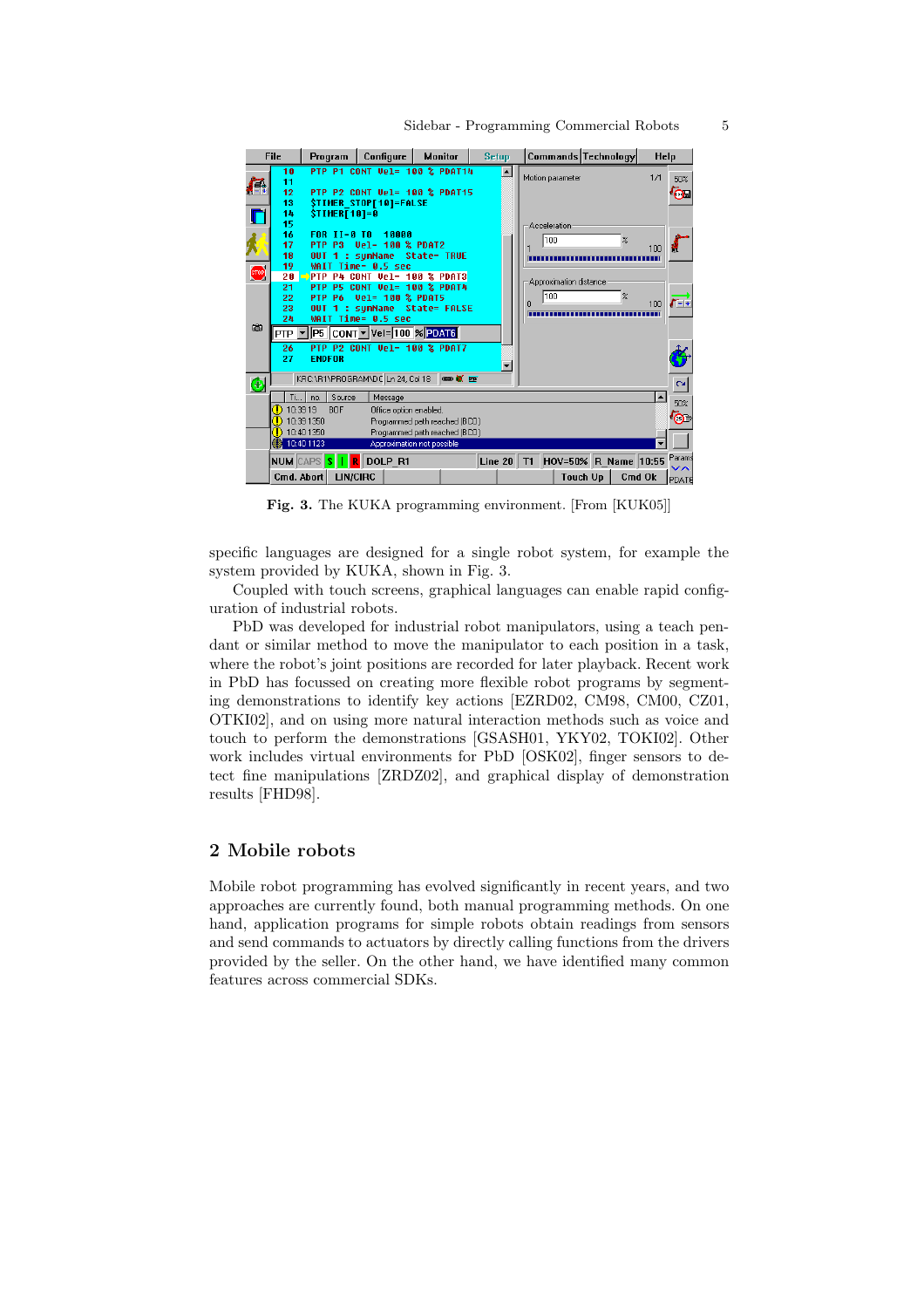#### 6 Authors Suppressed Due to Excessive Length

First, they offer a simple and more abstract access to sensors and actuators than the operating systems of simple robots. For example, in a Pioneer with a laser rangefinder, the applications can obtain readings using ARIA or directly through a serial port. Using ARIA, one need only invoke a method and ARIA will take charge of refreshing the variables. Using the operating system directly, the application must request and periodically read the data from the laser through the serial port, and must identify the protocol of the device to compose and analyze the low level messages correctly. The abstract access is also offered for actuators.

Second, the software architecture of the SDK sets the way the application code obtains sensor data, commands the motors, or uses a developed functionality. There are many software options: calling to library functions, reading variables, invoking object methods, sending messages via the network to servers, etc.. Depending on the programming model the robot application can be considered an object collection, a set of modules talking through the network, an iterative process calling to functions, etc.

Third, usually the SDK includes simple libraries and common use functionality, such as robust techniques for perception or control, localization, safe local navigation, global navigation, social abilities, map construction, etc. The robot manufacturers sell them separately or include them as additional value with their own SDK. For example, ERSP includes three packages in the basic architecture: one for interaction, one for navigation and another for vision.

There are several advantages of using the SDKs. First, they favor the portability of applications between different robots. Second, they promote code reuse, shortening the development time and reducing the programming effort needed to code the application as long as the programmer can build the program by reusing the common functionality, keeping herself focused in the specific aspects of her application. And third, the software architecture offers a way to organize code, allowing the handling of code complexity when the robot functionality increases.

The next sections present some case studies for different mobile robot environments. Most of them are based on  $\textit{libre}^5$  software because it lets us freely explore the underlying technologies.

## 2.1 LEGO RCX and BrickOS

The RCX<sup>6</sup> in Fig. 5 is sold as a creative and educational toy. It has a central processor, the RCX brick, and a set of LEGO pieces that are assembled to build the body. There are many ways to program it. LEGO offers a graphical programming environment oriented to children, named RCX-code (Fig. 4). Another possibility is NQC [Bau00], a variation of C which includes instructions to access to the sensors and actuators.

We use the Spanish term "libre" to avoid the common misunderstanding between free as in "free beer" and free as in "free speech."

 $^6$ http://www.legomindstorms.com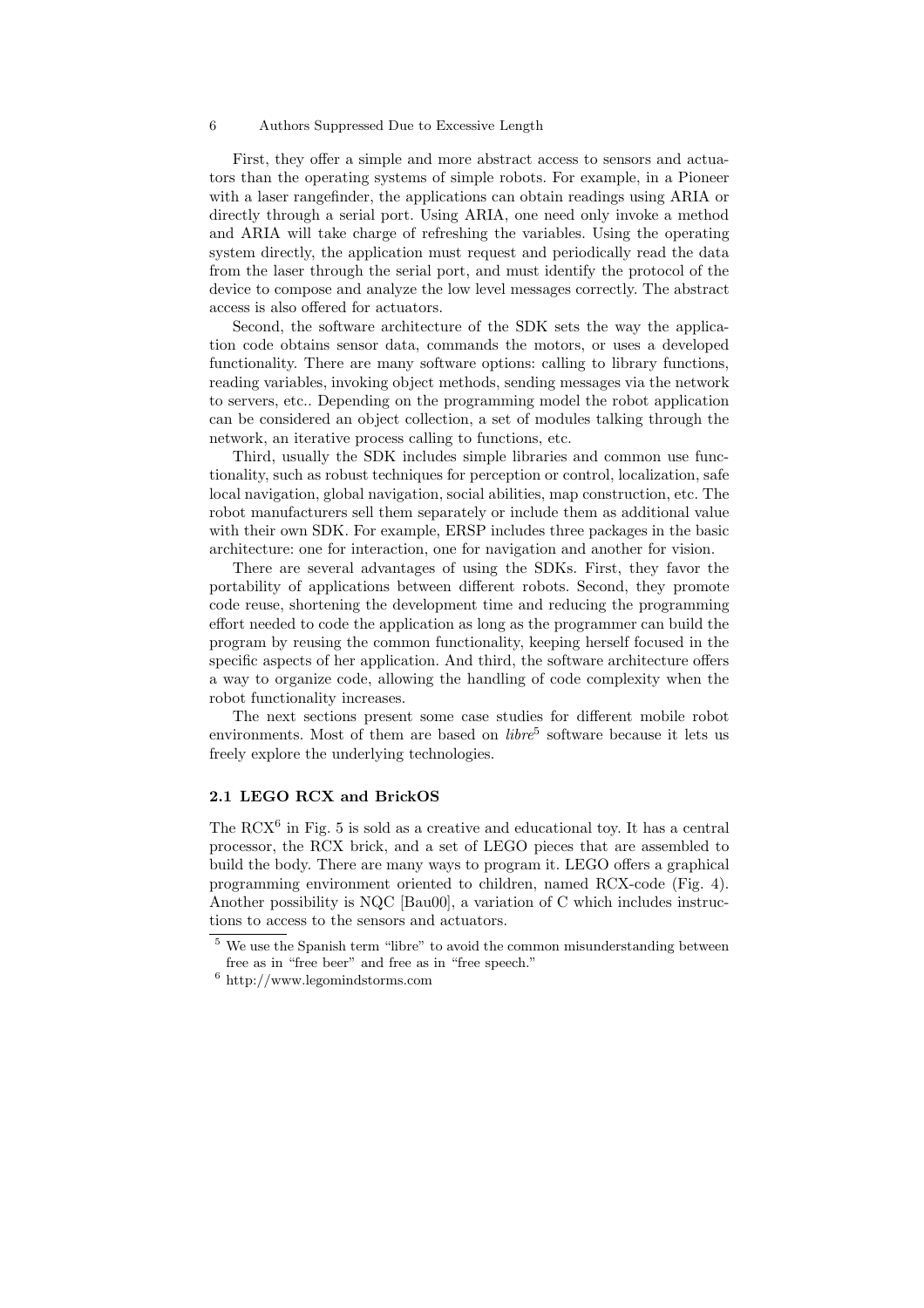

Fig. 4. The Lego Mindstorms graphical programming environment, used to create simple programs for Lego robots.

The open-source operating system BrickOS 7 , developed by Markus L. Noga [Nie00], allows programming the brick in C. And the LeJOS operating system allows the creation of Java applications. These operating systems, including the original LEGO, offer multitasking. Since its sensors and actuators are simple, an SDK is not necessary and applications can be developed without difficulty, programming directly over the API of the operating system.



Fig. 5. LEGO (center) and EyeBot (right) are programmed over their Op. Systems

<sup>7</sup> http://brickos.sourceforge.net/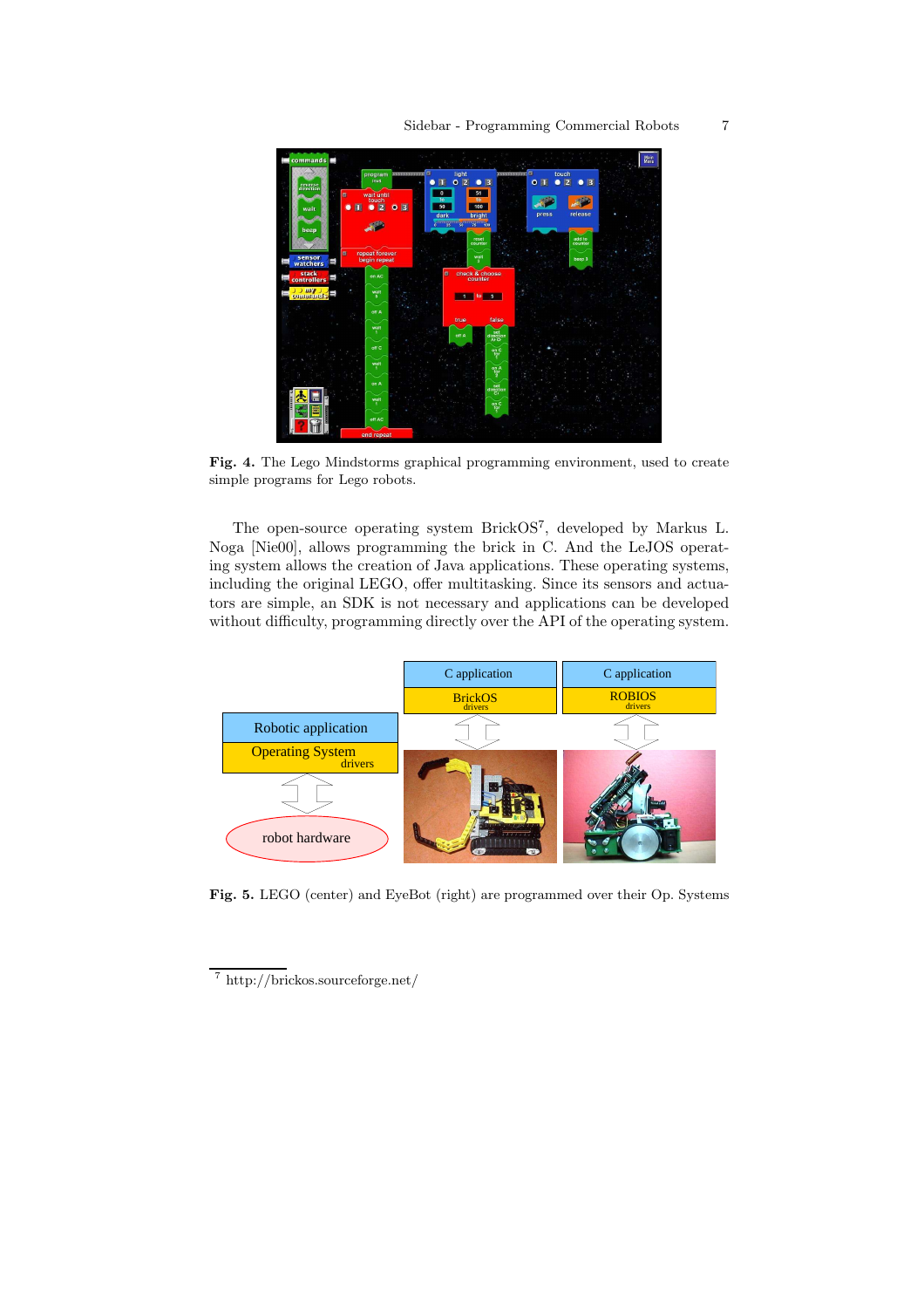#### 8 Authors Suppressed Due to Excessive Length

#### 2.2 EyeBot and ROBIOS

The EyeBot<sup>8</sup> [Bra03] is a small robot. Its operating system, ROBIOS, is a meaningful example of an ad-hoc operating system. It allows programs to be loaded through a serial port and executed by pushing buttons. The ROBIOS API includes functions to read the infrared sensors, capture images from the camera and move the motors at a certain speed. It also includes two functions to send and receive bytes through the radio link to other EyeBots or a PC. ROBIOS includes primitives to monitor whether a button is being pushed, and to display images and text on the screen. Concerning multitasking, ROBIOS has primitives to create, pause or kill threads. It offers two ways to share the processor time between threads: with and without preemption. If also offers locks for the coordination of concurrent execution of these threads, and access to shared variables.

## 2.3 Aibo and OPEN-R

The Aibo robot<sup>9</sup> in Fig.  $6$ ) is sold as a pet, with a program that governs its movements to exhibit dog behaviors (follow a ball, look for a bone, dance, etc.) and learn. Since the summer of 2002 it has been possible to program it, and so the AIBO is useful for research. The operating system in charge of controlling the hardware devices is Aperios, a real-time operating system based on objects. On top of this, Sony provides the OPEN-R SDK [Cor03], which includes many specific C++ objects to access the Aibo hardware. There are objects for basic access to camera images, joint positions, management of the TCP/IP stack and management of the microphone and speaker. Additionally, OPEN-R allows multitasking and event oriented programming.

## 2.4 Pioneer and ARIA

The Pioneer<sup>10</sup> is a medium size robot, shown in Fig. 6. Its onboard PC is connected to the base microcontroller via a serial port. ARIA (ActivMedia Robotics Interface for Applications) [Rob02] is the manufacturer SDK for the Pioneer robot. ARIA is supported by ActivMedia Robotics, but it is distributed with a GPL license. It offers an object-oriented programming environment, which includes support for multitasking programming and network communication. Applications must be written in  $C++$ , and since ARIA runs both on Linux and MS-Windows, the same ARIA application can control robots from either operating system.

For hardware access, ARIA offers a collection of classes, which setup an object based API. The main class  $ArRobot$  has many relevant methods. There

<sup>8</sup> http://robotics.ee.uwa.edu.au/eyebot/

 $9 \text{ http://www.aibo.com/}$ 

<sup>10</sup> http://www.activrobots.com/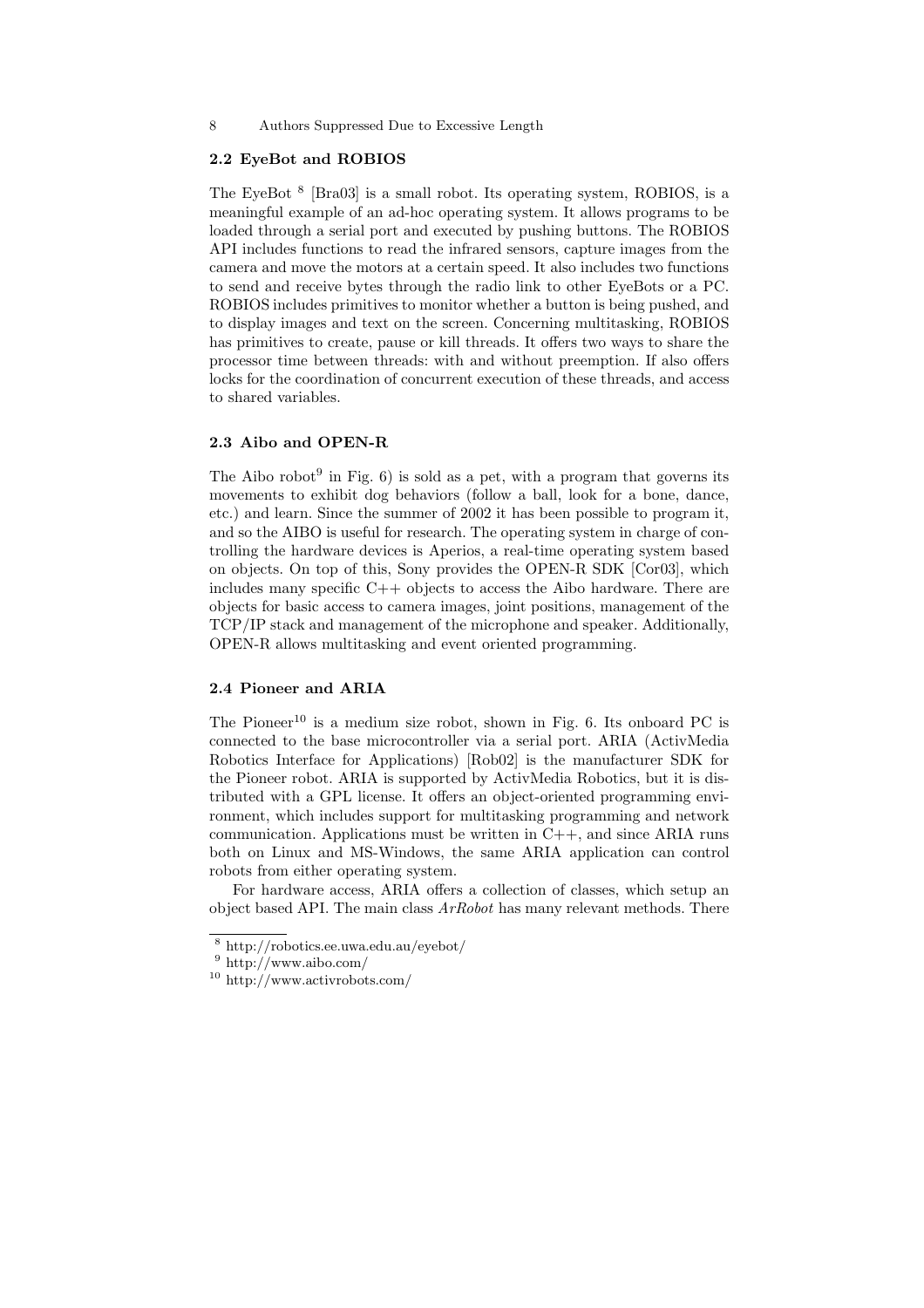

Fig. 6. Two robots programmed using an SDK: Aibo (center) and Pioneer (right)

are classes for range sensors and their objects have methods which allow the application to access the data from the proximity sensors. The objects of ARIA are not distributed, ARIA allows the programming of distributed applications using ArNetworking to manage remote communications.

Concerning multitasking, the application on ARIA can be programmed as mono-threaded or multi-threaded. In the latter, ARIA offers infrastructure for both user threads and kernel threads, which are a wrapper of the native Linuxpthreads or Win32-threads. For concurrency and synchronization ARIA offers resources such as ArMutex and ArCondition. It also has basic behaviors such as safe navigation and obstacle avoidance, but it does not include map construction or localization functionalities, which are sold separately. Recently, it has included the open-source simulator Stage (renamed as MobileSim), which has been adapted to work with ARIA. It is a clear example of code reuse in robot applications, involving a private company.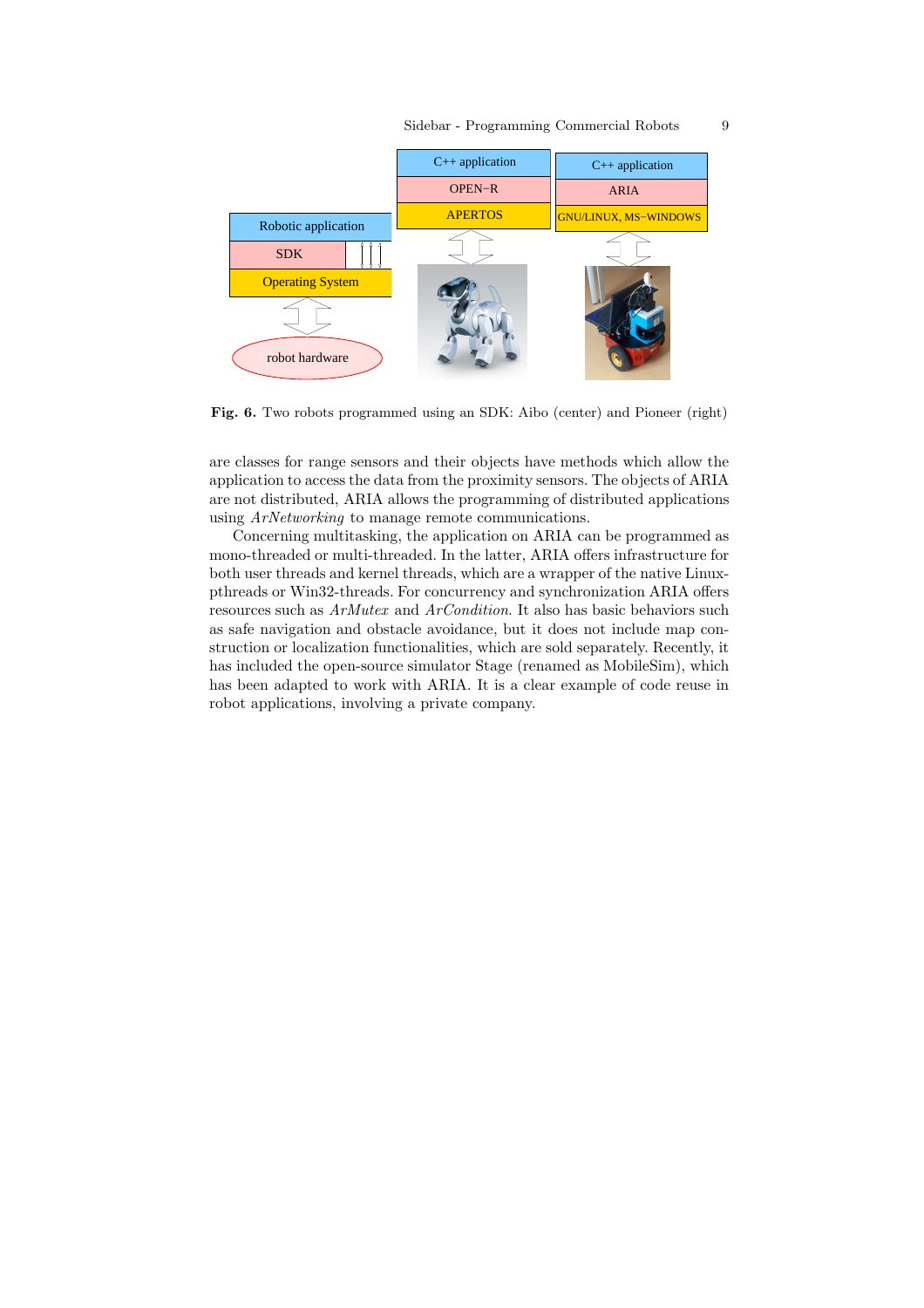## References

| [Bau00] | Dave Baum, Dave baum's definitive guide to lego mindstorms, Apress, |  |  |  |  |
|---------|---------------------------------------------------------------------|--|--|--|--|
|         | 2000.                                                               |  |  |  |  |

- [BI01] A. Bredenfeld and G. Indiveri, Robot behavior engineering using DD-Designer, Robotics and Automation, 2001. Proceedings 2001 ICRA. IEEE International Conference on, vol. 1, 2001, pp. 205–210.
- [BKS02] R. Bischoff, A. Kazi, and M. Seyfarth, The MORPHA style guide for icon-based programming, Robot and Human Interactive Communication, 2002. Proceedings. 11th IEEE International Workshop on, 2002, pp. 482–487.
- [Bra03] Thomas Braunl, Embedded robotics, Springer Verlag, 2003.
- [CM98] J. Chen and B. McCarragher, Robot programming by demonstrationselecting optimal event paths, Robotics and Automation, 1998. Proceedings. 1998 IEEE International Conference on, vol. 1, May 1998, pp. 518– 523.
- [CM00] J.R. Chen and B.J. McCarragher, Programming by demonstration constructing task level plans in hybrid dynamic framework, Proceedings of the IEEE Intl. Conf. on Robotics and Automation (ICRA '00), vol. 2, apr 2000, pp. 1402–1407.
- [Cor03] Sony Corporation, Open-r sdk, programmers guide, Technical Report 20030201-E-003, 2003.
- [CZ01] J.R. Chen and A. Zelinsky, Programming by demonstration: removing sub-optimal actions in a partially known configuration space, Proceedings of the IEEE Intl. Conf. on Robotics and Automation (ICRA '01), vol. 4, May 2001, pp. 4096–4103.
- [EZRD02] M. Ehrenmann, R. Zollner, O. Rogalla, and R. Dillmann, Programming service tasks in household environments by human demonstration, Robot and Human Interactive Communication, 2002. Proceedings. 11th IEEE International Workshop on, 2002, pp. 460–467.
- [FHD98] H. Friedrich, J. Holle, and R. Dillmann, Interactive generation of flexible robot programs, Robotics and Automation, 1998. Proceedings. 1998 IEEE International Conference on, vol. 1, May 1998, pp. 538–543.
- [GSASH01] G. Grunwald, G. Schreiber, A. Albu-Schaffer, and G. Hirzinger, Touch: The direct type of human interaction with a redundant service robot,